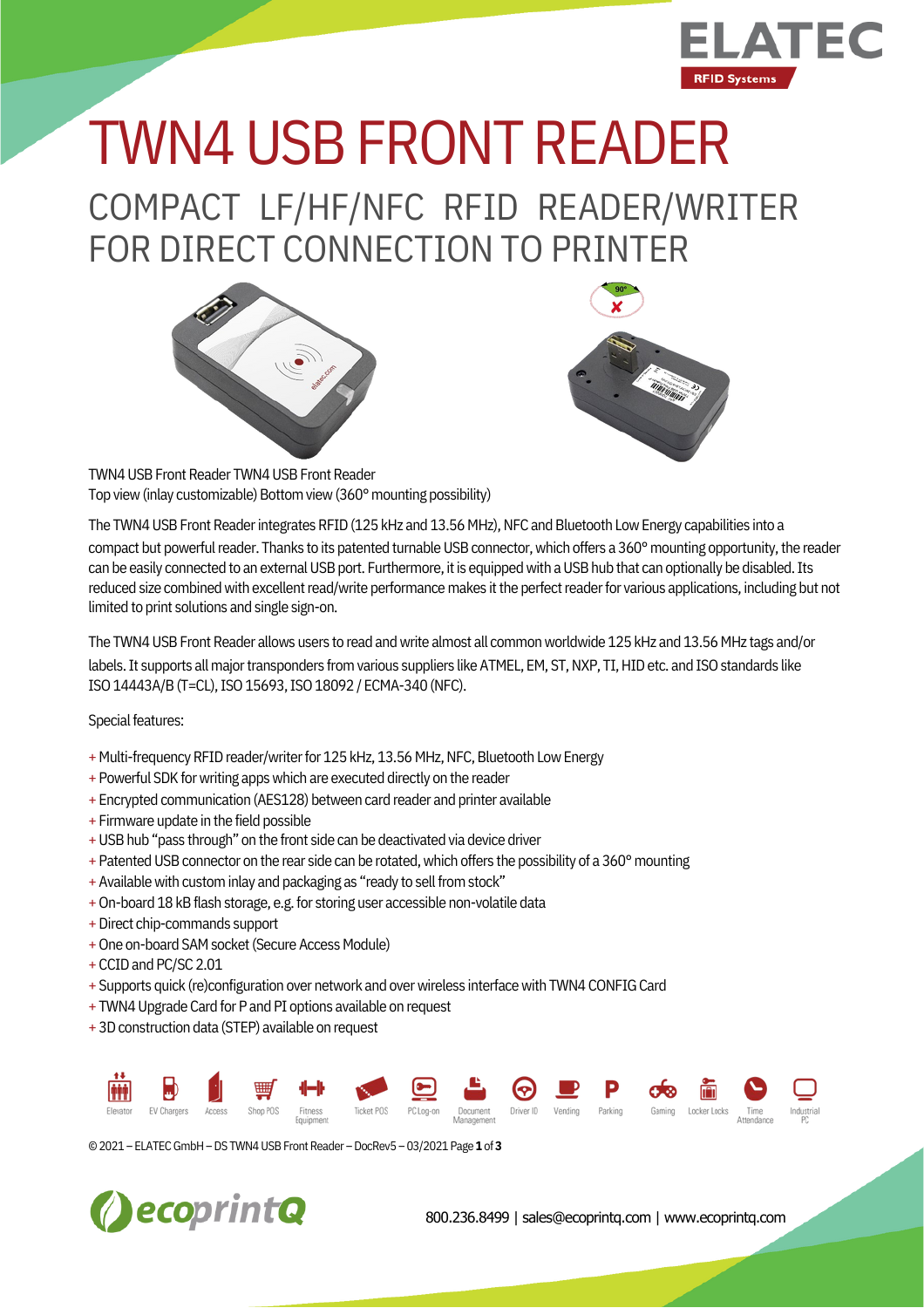

## TECHNICAL DATA

| <b>FREQUENCY</b>                                                | <u>125 kHz (LF) / 13.56 MHz (HF) / 2.4 GHz (BLE)</u>                                                                                                                                                                                                                                                                                                                                                                                                                                                                                                                                                                                                                                                                                                                              |  |  |  |  |  |  |
|-----------------------------------------------------------------|-----------------------------------------------------------------------------------------------------------------------------------------------------------------------------------------------------------------------------------------------------------------------------------------------------------------------------------------------------------------------------------------------------------------------------------------------------------------------------------------------------------------------------------------------------------------------------------------------------------------------------------------------------------------------------------------------------------------------------------------------------------------------------------|--|--|--|--|--|--|
| ANTENNA(S)                                                      | Integrated                                                                                                                                                                                                                                                                                                                                                                                                                                                                                                                                                                                                                                                                                                                                                                        |  |  |  |  |  |  |
| <b>HOUSING</b>                                                  | Material: ABS UL94-V0, color: black                                                                                                                                                                                                                                                                                                                                                                                                                                                                                                                                                                                                                                                                                                                                               |  |  |  |  |  |  |
| DIMENSIONS (LXWXH)                                              | 60 mm x 39 mm x 16.5 mm / 2.36 inch x 1.54 inch x 0.65 inch                                                                                                                                                                                                                                                                                                                                                                                                                                                                                                                                                                                                                                                                                                                       |  |  |  |  |  |  |
| POWER SUPPLY                                                    | 4.3 V - 5.5 V via USB<br>Limited power source according to the safety norms listed in the respective declaration of<br>conformity, short-circuit current < 8 A<br>RF field on: 250 mA typically + 16 mA (BT)                                                                                                                                                                                                                                                                                                                                                                                                                                                                                                                                                                      |  |  |  |  |  |  |
| <b>CURRENT CONSUMPTION</b>                                      | Operating: 0 °C up to +65 °C (+32 °F up to +149 °F)                                                                                                                                                                                                                                                                                                                                                                                                                                                                                                                                                                                                                                                                                                                               |  |  |  |  |  |  |
| <b>TEMPERATURE RANGE</b>                                        | Storage: -45 °C up to +70 °C (-49 °F up to +158 °F)<br>5% to 95% non-condensing                                                                                                                                                                                                                                                                                                                                                                                                                                                                                                                                                                                                                                                                                                   |  |  |  |  |  |  |
| <b>RELATIVE HUMIDITY</b>                                        | LF and HF: Up to 45 mm / 1.77 inch, depending on environment and transponder / BT:                                                                                                                                                                                                                                                                                                                                                                                                                                                                                                                                                                                                                                                                                                |  |  |  |  |  |  |
| READ- / WRITE DISTANCE                                          | n/a                                                                                                                                                                                                                                                                                                                                                                                                                                                                                                                                                                                                                                                                                                                                                                               |  |  |  |  |  |  |
| <b>OPERATING MODES (USB)</b>                                    | USB keyboard emulation – USB virtual COM port – CCID / PC/SC 2.01                                                                                                                                                                                                                                                                                                                                                                                                                                                                                                                                                                                                                                                                                                                 |  |  |  |  |  |  |
| <b>BLUETOOTH LOW ENERGY</b>                                     | Bluetooth V4.1, software upgradable to V4.2; API; standards as GAP, SM, L2CAP, ATT;<br>predefined GATT structure; up to 8 connections; AES128 supported                                                                                                                                                                                                                                                                                                                                                                                                                                                                                                                                                                                                                           |  |  |  |  |  |  |
| <b>MTBF</b>                                                     | 500,000 hours                                                                                                                                                                                                                                                                                                                                                                                                                                                                                                                                                                                                                                                                                                                                                                     |  |  |  |  |  |  |
| <b>WEIGHT</b>                                                   | Approx. 22 g / 0.78 oz                                                                                                                                                                                                                                                                                                                                                                                                                                                                                                                                                                                                                                                                                                                                                            |  |  |  |  |  |  |
|                                                                 | ISO14443A:                                                                                                                                                                                                                                                                                                                                                                                                                                                                                                                                                                                                                                                                                                                                                                        |  |  |  |  |  |  |
| <b>SUPPORTED</b><br><b>TRANSPONDERS</b><br>(STANDARD) 13.56 MHZ | LEGIC Advant1), MIFARE Classic EV12), MIFARE Classic, MIFARE Mini, MIFARE<br>DESFire EV1, MIFARE DESFire EV23), MIFARE DESFire Light4), MIFARE Plus S, X,<br>MIFARE Pro X5), MIFARE Smart MX5), MIFARE Ultralight, MIFARE Ultralight C, MIFARE<br>Ultralight EV12), NTAG2xx, PayPass5), SLE44R355), SLE66Rxx (my-d move)5), Topaz<br>ISO18092 ECMA-340:<br>NFC Forum Tag 1-5, NFC Peer-to-Peer, Sony FeliCa6), NFC Active and passive<br>communication mode<br>ISO14443B:<br>Calypso5), Calypso Innovatron protocol5), CEPAS5), HID iCLASS1), Moneo5), Pico<br>Pass7), SRI4K, SRIX4K, SRI512, SRT512<br>ISO15693:<br>EM4x335), EM4x355), HID iCLASS1), HID iCLASS SE/SR1), ICODE SLI, LEGIC Advant1),<br>M24LR16/64, MB89R118/119, SRF55Vxx (my-d vicinity)5), Tag-it, PicoPass7) |  |  |  |  |  |  |
| <b>SUPPORTED</b><br><b>TRANSPONDERS</b><br>(STANDARD) 125 KHZ8) | AWID, Cardax, CASI-RUSCO, Deister9), EM4100, 4102, 420010), EM4050, 4150, 4450,<br>4550, EM430511), FDX-B11), EM410511), HITAG 112), HITAG 212), HITAG S12),<br>ICT11), IDTECK, Isonas, Keri, Miro, Nedap9), PAC11), Pyramid, Q5, T5557, T5567,<br>T5577, TIRIS/HDX11), TITAN (EM4050), UNIQUE, ZODIAC                                                                                                                                                                                                                                                                                                                                                                                                                                                                            |  |  |  |  |  |  |
| <b>SUPPORTED TRANSPONDERS</b>                                   | All Standard Transponders, Cotag, G-Prox9), HID DuoProx II, HID ISO Prox II, HID Micro                                                                                                                                                                                                                                                                                                                                                                                                                                                                                                                                                                                                                                                                                            |  |  |  |  |  |  |
| (OPTION P)                                                      | Prox, HID ProxKey III, HID Prox, HID Prox II, Indala, ioProx, Nexwatch                                                                                                                                                                                                                                                                                                                                                                                                                                                                                                                                                                                                                                                                                                            |  |  |  |  |  |  |
| SUPPORTED TRANSPONDERS<br>(OPTION PI)                           | Requires TWN4 SIO Card, All Standard Transponders, All Option P Transponders, HID<br>iCLASS, HID iCLASS SE/SR/Elite, HID iCLASS SEOS (Facility Code/PAC)13)                                                                                                                                                                                                                                                                                                                                                                                                                                                                                                                                                                                                                       |  |  |  |  |  |  |
| <b>OS SUPPORT</b>                                               | Windows XP, Vista, Embedded CE11), 7 (32-/64-bit), 8, 8.1, 10, Linux, Android11),                                                                                                                                                                                                                                                                                                                                                                                                                                                                                                                                                                                                                                                                                                 |  |  |  |  |  |  |
|                                                                 | i0S11),                                                                                                                                                                                                                                                                                                                                                                                                                                                                                                                                                                                                                                                                                                                                                                           |  |  |  |  |  |  |
| <b>PERIPHERAL INTERFACES</b>                                    | MAC OS X11)                                                                                                                                                                                                                                                                                                                                                                                                                                                                                                                                                                                                                                                                                                                                                                       |  |  |  |  |  |  |
| <b>TRANSMISSION SPEED</b>                                       | Male USB type A, female USB type A, Bluetooth Low Energy (BLE)                                                                                                                                                                                                                                                                                                                                                                                                                                                                                                                                                                                                                                                                                                                    |  |  |  |  |  |  |
|                                                                 | Host: USB Full speed (12 Mbit/s), USB Hub: USB Hi-Speed up to 40 MB/s, HF Air: up to                                                                                                                                                                                                                                                                                                                                                                                                                                                                                                                                                                                                                                                                                              |  |  |  |  |  |  |
| <b>CERTIFICATION NAME</b>                                       | 848 kbit/s, BT Air: up to 100 kbit/s                                                                                                                                                                                                                                                                                                                                                                                                                                                                                                                                                                                                                                                                                                                                              |  |  |  |  |  |  |
| CERTIFICATION(S)                                                | <b>TWN4 USB Front Reader</b>                                                                                                                                                                                                                                                                                                                                                                                                                                                                                                                                                                                                                                                                                                                                                      |  |  |  |  |  |  |
| ORDER CODE(S)                                                   | CE/RED, FCC, IC, REACH and RoHS-III compliant, and many more<br>T4FK-FBFRLM7 Front Reader Kit<br>T4FK-FBFRLM7-P Front Reader-P Kit<br>T4FK-FBFRLM7-PI Front Reader-PI Kit                                                                                                                                                                                                                                                                                                                                                                                                                                                                                                                                                                                                         |  |  |  |  |  |  |

1)UIDonly 2)r/wenhanced security features on request 3)EV2/EV3 supported as part ofthe EV1 downward compatibility 4)In preparation 5)r/win direct chip command mode 6)UID + r/w public area 7)UID only, read/write on request 8)125 kHz technology requires a Russian local test and import license from the ministry of Trade and Industry (MINPROMTORC). This license has to be in place before Elatec can accept any order to be shipped to Russia 9)Hash value only 10)Only emulation of 4100, 4102 11)On request 12)Without encryption 13)UID + PAC (Facility Code), r/w on request

©2021 – ELATECGmbH–DS TWN4USBFrontReader –DocRev5 – 03/2021 Page **2** of **3**



800.236.8499 | sales@ecoprintq.com | www.ecoprintq.com